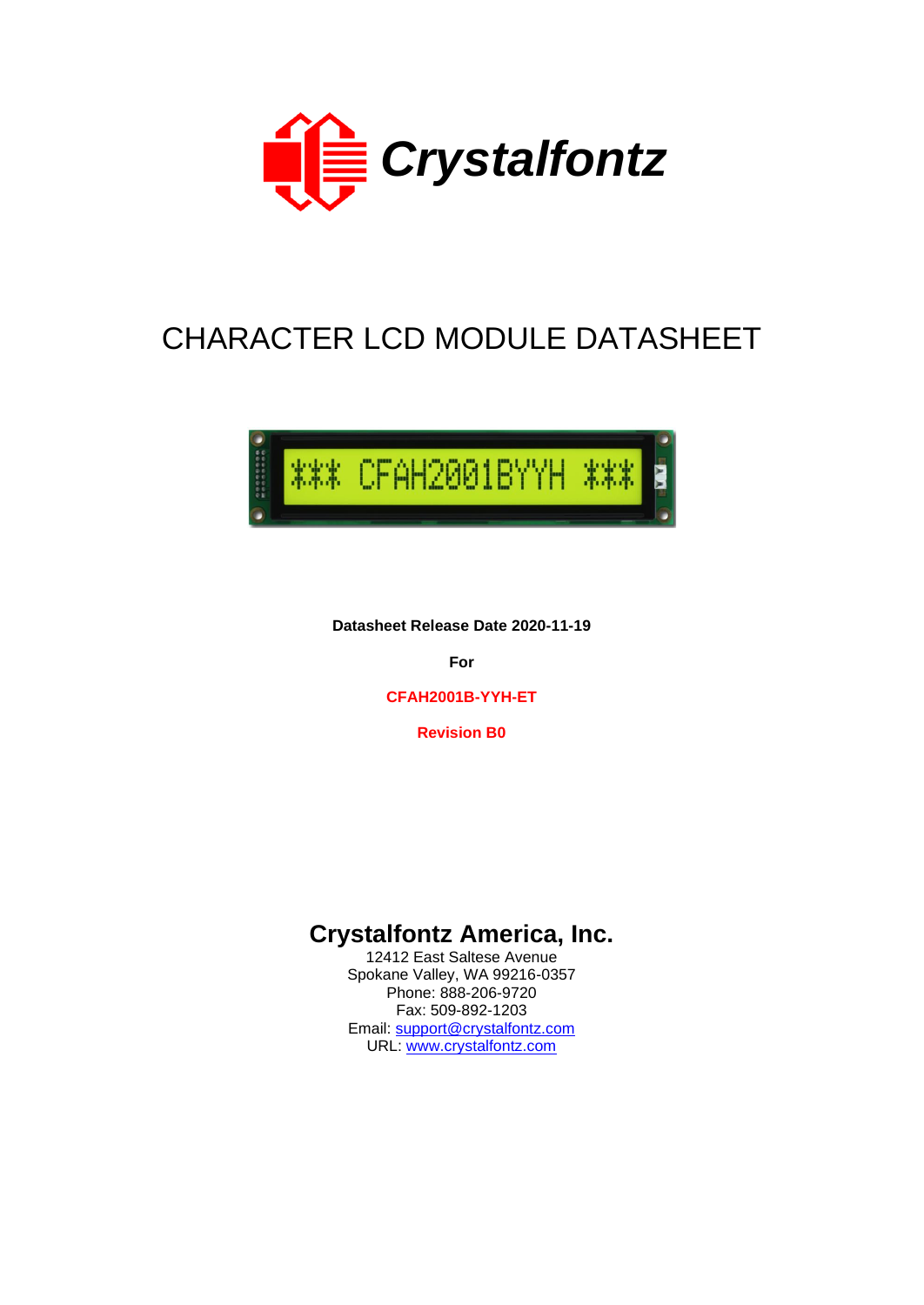

# **CONTENTS**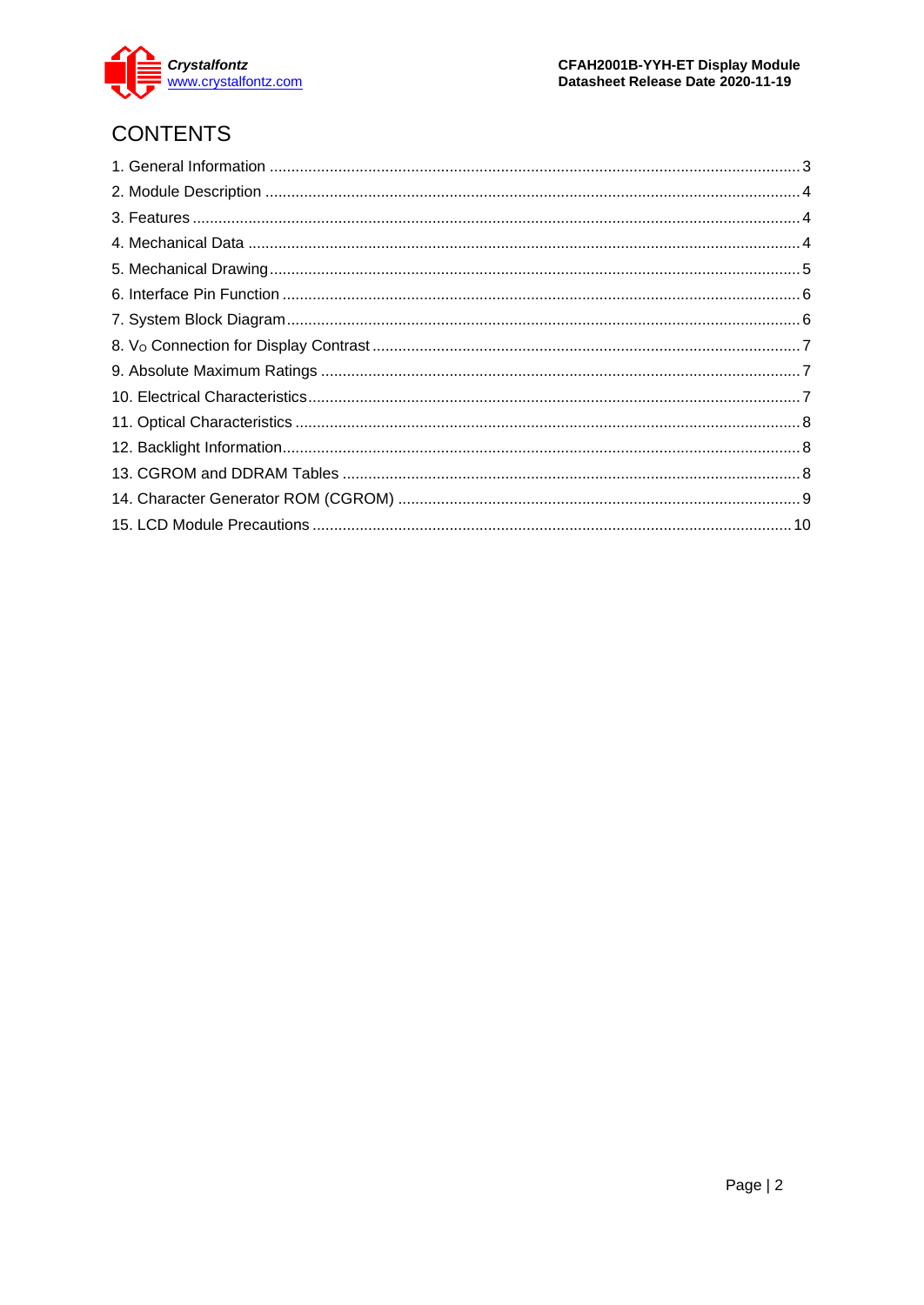

### <span id="page-2-0"></span>**1. General Information**

#### **Datasheet Revision History**

Datasheet Release: **2020-11-19**

Datasheet for the CFAH2001B-YYH-ET character LCD display module.

#### **Product Change Notifications**

You can check for or subscribe to **Part Change Notices** for this display module on our website.

#### **Variations**

Slight variations between lots are normal (e.g., contrast, color, or intensity).

#### **Volatility**

This display module has volatile memory.

#### **Disclaimer**

Certain applications using Crystalfontz America, Inc. products may involve potential risks of death, personal injury, or severe property or environmental damage ("Critical Applications"). CRYSTALFONTZ AMERICA, INC. PRODUCTS ARE NOT DESIGNED, INTENDED, AUTHORIZED, OR WARRANTED TO BE SUITABLE FOR USE IN LIFE-SUPPORT APPLICATIONS, DEVICES OR SYSTEMS OR OTHER CRITICAL APPLICATIONS. Inclusion of Crystalfontz America, Inc. products in such applications is understood to be fully at the risk of the customer. In order to minimize risks associated with customer applications, adequate design and operating safeguards should be provided by the customer to minimize inherent or procedural hazard. Please contact us if you have any questions concerning potential risk applications.

Crystalfontz America, Inc. assumes no liability for applications assistance, customer product design, software performance, or infringements of patents or services described herein. Nor does Crystalfontz America, Inc. warrant or represent that any license, either express or implied, is granted under any patent right, copyright, or other intellectual property right of Crystalfontz America, Inc. covering or relating to any combination, machine, or process in which our products or services might be or are used.

All specifications in datasheets on our website are, to the best of our knowledge, accurate but not guaranteed. Corrections to specifications are made as any inaccuracies are discovered.

Company and product names mentioned in this publication are trademarks or registered trademarks of their respective owners.

Copyright © 2020 by Crystalfontz America, Inc.,12412 East Saltese Avenue, Spokane Valley, WA 99216 U.S.A.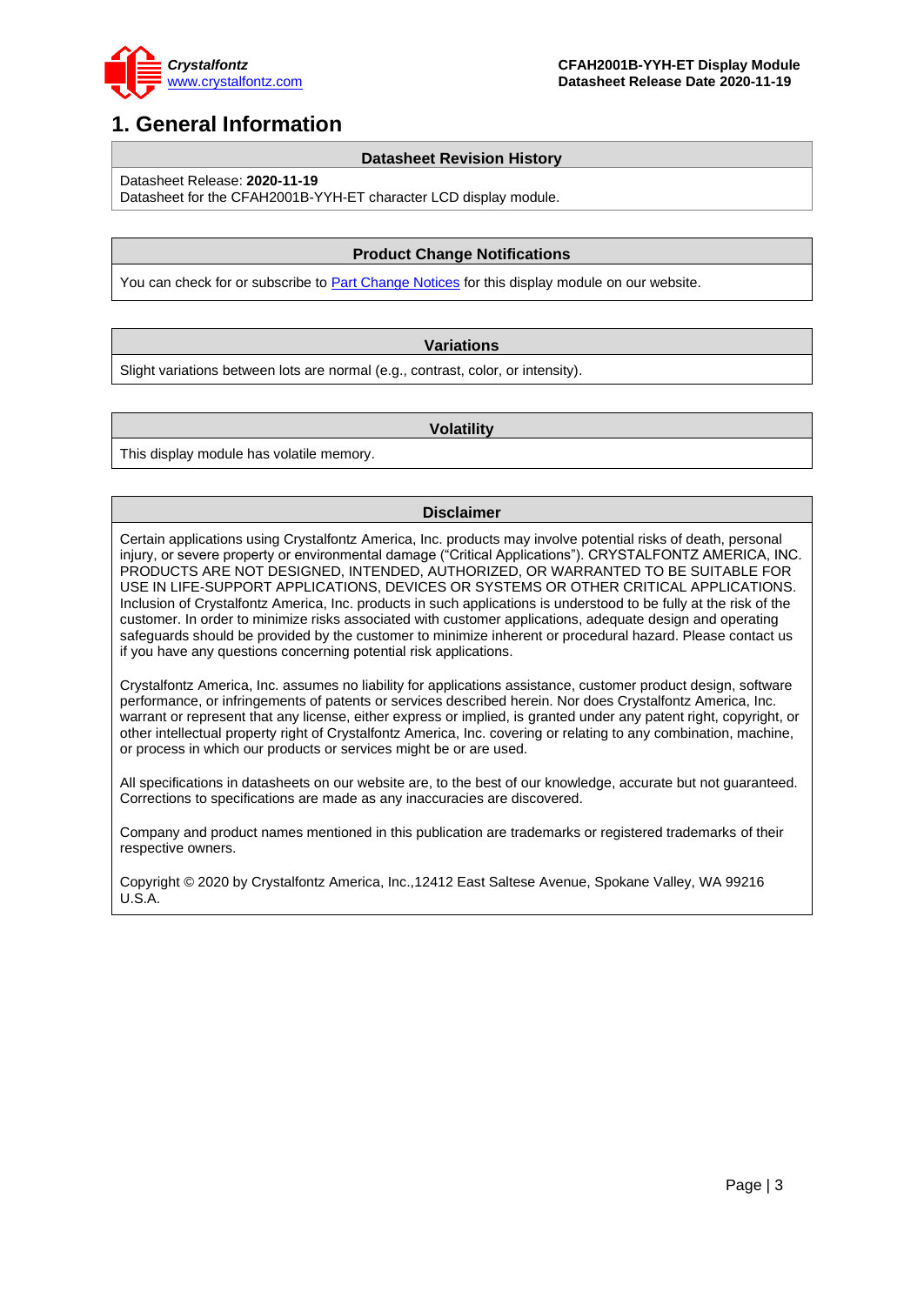

### <span id="page-3-0"></span>**2. Module Description**

This is a 20 character by 1-line LCD display with a yellow-green LED backlight. This display has a built-in Sitronix ST7066U controller. The Sitronix ST7066U is compatible with the industry standard Hitachi HD44780 controller.

Please see [Sitronix ST7066U LCD Controller Datasheet](https://www.crystalfontz.com/controllers/Sitronix/ST7066U) for further reference.

#### <span id="page-3-1"></span>**3. Features**

- Built-in Controller: ST7066U (or equivalent)
- Yellow-green LED Backlight
- STN Positive, Yellow-green, Transflective Mode
- +5v Power Supply
- Viewing Direction: 6 o'clock
- 1/8 Duty
- Operating Temperature: -20°C to +70°C
- Storage Temperature: -30°C to +80°C
- Interface: 4-Bit / 8-Bit Parallel

### <span id="page-3-2"></span>**4. Mechanical Data**

| <b>Item</b>               | <b>Specification</b><br>(mm)    | <b>Specification</b><br>(inch, reference) |  |  |  |  |  |
|---------------------------|---------------------------------|-------------------------------------------|--|--|--|--|--|
| <b>Overall Dimensions</b> | 180.0 (W) x 40.0 (H) x 13.9 (D) | 7.087 (W) x 1.575 (H) x 0.547 (D)         |  |  |  |  |  |
| Viewing Area              | 149.0 (W) x 23.0 (H)            | 5.866 (W) $\times$ 0.906 (H)              |  |  |  |  |  |
| Active Area               | 142.8 (W) x 14.98 (H)           | 5.622 (W) $\times$ 0.589 (H)              |  |  |  |  |  |
| Character Size            | 6.0 (W) $\times$ 12.72 (H)      | $0.236$ (W) x $0.501$ (H)                 |  |  |  |  |  |
| Character Pitch           | 7.20 (W) x 14.98 (H)            | $0.283$ (W) x $0.589$ (H)                 |  |  |  |  |  |
| Dot Size                  | 1.15 (W) $\times$ 1.77 (H)      | $0.045$ (W) x 0.069 (H)                   |  |  |  |  |  |
| Dot Pitch                 | 1.21 (W) $\times$ 1.83 (H)      | $0.048$ (W) x $0.072$ (H)                 |  |  |  |  |  |
| Weight (Typical)          | 105 grams                       | 3.70 ounces                               |  |  |  |  |  |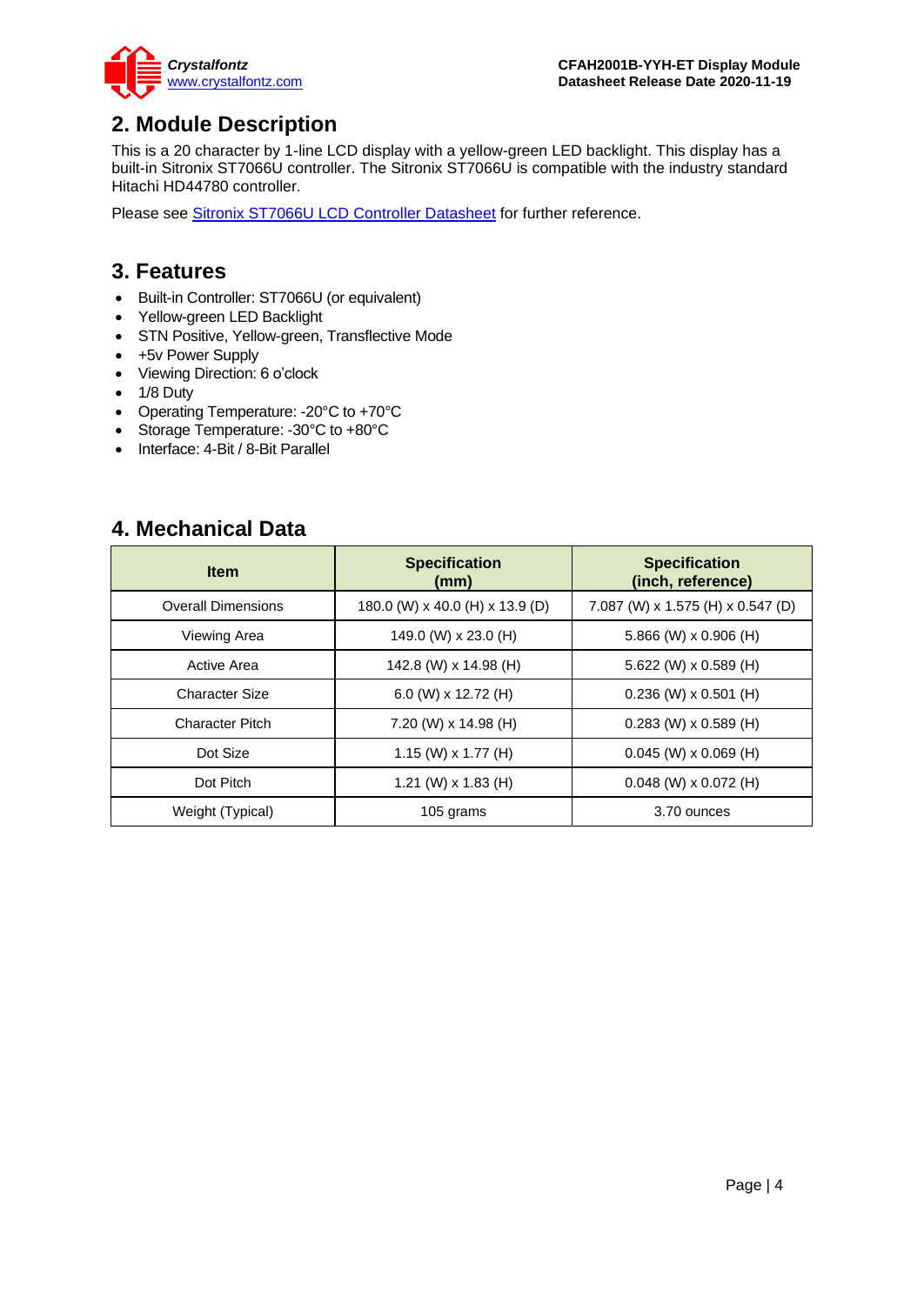

# **5. Mechanical Drawing**

<span id="page-4-0"></span>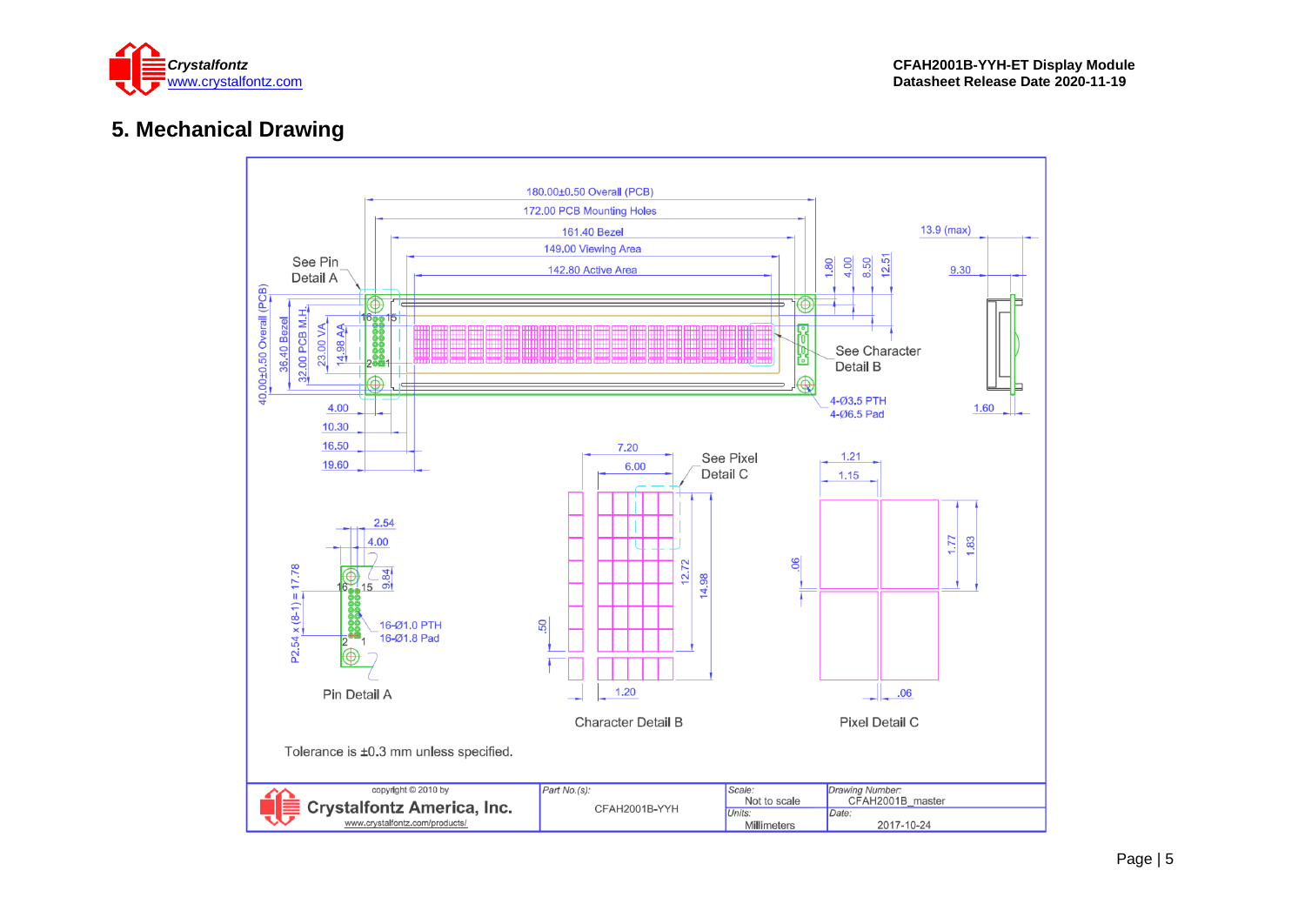

# <span id="page-5-0"></span>**6. Interface Pin Function**

| Pin No.        | <b>Symbol</b>   | Level                | <b>Function</b>                |  |  |  |  |  |  |  |
|----------------|-----------------|----------------------|--------------------------------|--|--|--|--|--|--|--|
| 1              | Vss             | 0v                   | Ground                         |  |  |  |  |  |  |  |
| $\overline{2}$ | V <sub>DD</sub> | 5.0 <sub>v</sub>     | Supply Voltage for Logic       |  |  |  |  |  |  |  |
| 3              | $V_{\rm O}$     | (variable)           | Supply Voltage for LCD         |  |  |  |  |  |  |  |
| 4              | <b>RS</b>       | H/L                  | H: Data<br>L: Instruction Code |  |  |  |  |  |  |  |
| 5              | R/W             | H/L                  | H: Read<br>L: Write            |  |  |  |  |  |  |  |
| 6              | E               | $H, H \rightarrow L$ | Chip Enable Signal             |  |  |  |  |  |  |  |
| $\overline{7}$ | DB <sub>0</sub> | H/L                  | Data Bus Line                  |  |  |  |  |  |  |  |
| 8              | DB <sub>1</sub> | H/L                  | Data Bus Line                  |  |  |  |  |  |  |  |
| 9              | DB <sub>2</sub> | H/L                  | Data Bus Line                  |  |  |  |  |  |  |  |
| 10             | DB <sub>3</sub> | H/L                  | Data Bus Line                  |  |  |  |  |  |  |  |
| 11             | DB4             | H/L                  | Data Bus Line                  |  |  |  |  |  |  |  |
| 12             | DB <sub>5</sub> | H/L                  | Data Bus Line                  |  |  |  |  |  |  |  |
| 13             | DB <sub>6</sub> | H/L                  | Data Bus Line                  |  |  |  |  |  |  |  |
| 14             | DB7             | H/L                  | Data Bus Line                  |  |  |  |  |  |  |  |
| 15             | A               | ä,                   | Power Supply for Backlight (+) |  |  |  |  |  |  |  |
| 16             | K               | -                    | Power Supply for Backlight (-) |  |  |  |  |  |  |  |

# <span id="page-5-1"></span>**7. System Block Diagram**

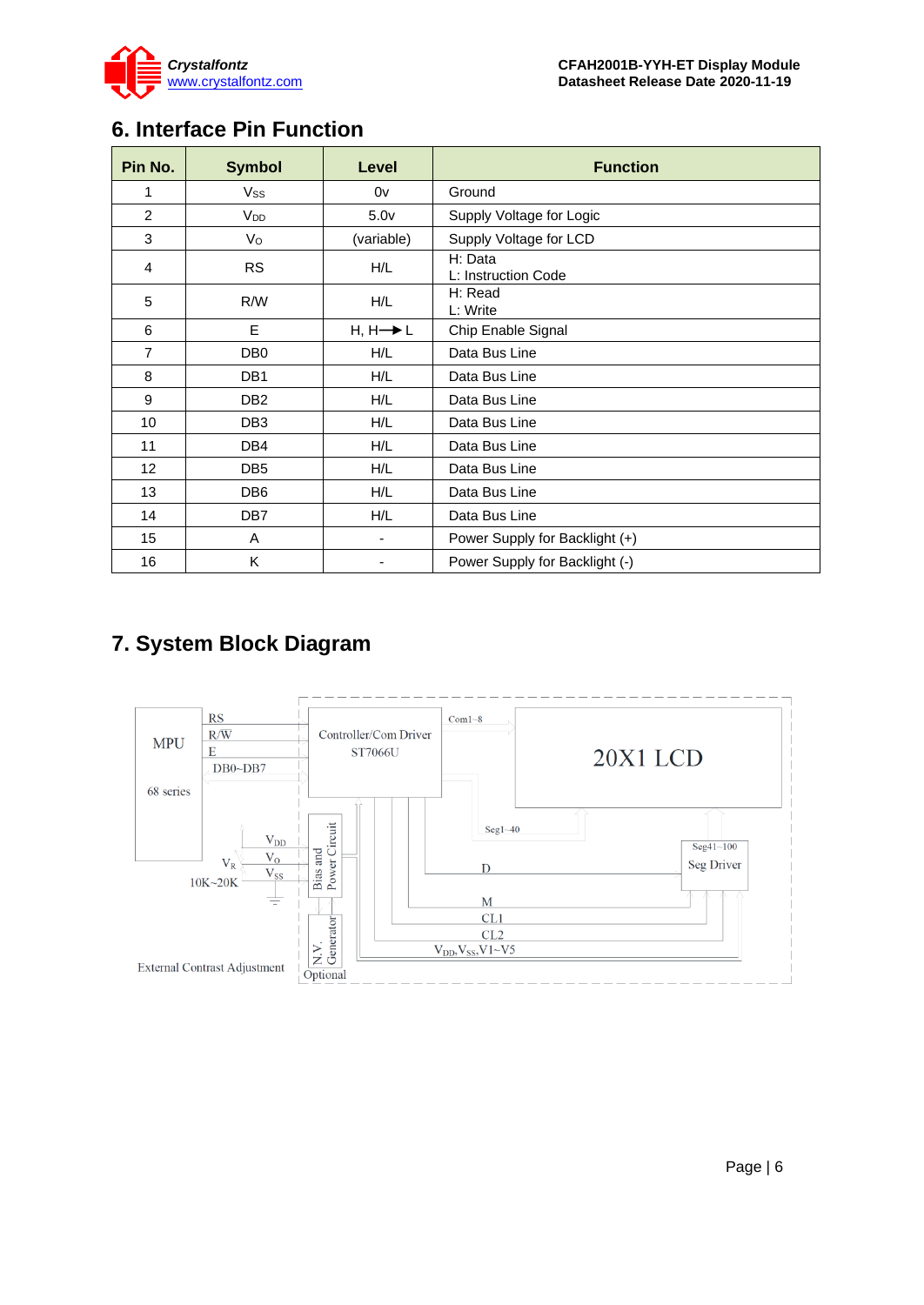

# <span id="page-6-0"></span>**8. V<sup>O</sup> Connection for Display Contrast**

Crystalfontz recommends allowing field adjustment of  $V<sub>O</sub>$  for all designs. The optimal value of  $V<sub>O</sub>$ varies with temperature, variations in V<sub>DD</sub>, and viewing angle. V<sub>O</sub> will also vary module-to-module and batch-to-batch due to normal manufacturing variations. If exposing adjustments to  $V<sub>O</sub>$  is not possible, Crystalfontz recommends enabling adjustment of  $V<sub>O</sub>$  as part of a product's final test.

Although a potentiometer is shown as a typical connection. Vo can be driven by a microcontroller, using either a DAC or a filtered PWM. Displays that require V<sub>o</sub> to be negative may require a level shifting circuit.

Start with an initial value of  $V_0 = +1v$  (V<sub>LCD</sub> =  $+4v$ ), and adjust from there.



| Symbol               | Min    | <b>Max</b> | Unit | <b>Notes</b> |
|----------------------|--------|------------|------|--------------|
| V <sub>DD</sub> -Vss | $-0.3$ |            |      | (1)(2)       |
| $V_{DD} - V_{O}$     | $-0.3$ | 13         |      | (1)(2)       |
|                      |        |            |      |              |

### <span id="page-6-1"></span>**9. Absolute Maximum Ratings**

*Notes:*

*(1) These are stress ratings only. Extended exposure to the absolute maximum ratings listed above may affect device reliability or cause permanent damage.* 

 $\blacksquare$  Input Voltage  $\blacksquare$   $\blacksquare$  V<sub>I</sub>  $\blacksquare$  V<sub>SS</sub>  $\blacksquare$   $\blacksquare$   $\blacksquare$   $\blacksquare$   $\blacksquare$   $\blacksquare$   $\blacksquare$   $\blacksquare$   $\blacksquare$   $\blacksquare$ Operating Temperature Top 1 -20 +70 °C -Storage Temperature TST -30 +80 °C -

*(2) Functional operation should be restricted to the limits in the Electrical Characteristics table below.*

#### **Item Symbol Condition Min Typ Max Unit** Supply Voltage for Logic  $\vert$  V<sub>DD</sub> -V<sub>SS</sub>  $\vert$  -  $\vert$  4.5  $\vert$  5.0  $\vert$  5.5  $\vert$  V Supply Voltage for LCD | V<sub>DD</sub> -V<sub>O</sub> Ta=-20°C | - | - | - | V Ta=25°C  $\begin{array}{|c|c|c|c|c|c|} \hline \end{array}$  4.3  $\begin{array}{|c|c|c|c|c|} \hline \end{array}$  4.5  $\begin{array}{|c|c|c|c|c|} \hline \end{array}$  V Ta=70°C | - | - | - | V High-level Input VIH - 0.7 VDD - VDD V  $\begin{array}{c|c|c|c|c|c|c|c} \hline \end{array}$  Villet VIL  $\begin{array}{c|c|c|c|c} \end{array}$  V<sub>ISS</sub> - 0.6 V High-level Output  $V_{OH}$   $\vert$  -  $\vert$  3.9  $\vert$  -  $\vert$   $V_{DD}$   $\vert$  V Low-level Output  $V_{\text{OL}}$  | - | 0.4 | V Supply Current  $\begin{vmatrix} \text{low} & \text{low} & \text{low} & \text{low} & \text{low} & \text{low} & \text{low} & \text{low} & \text{low} & \text{low} & \text{low} & \text{low} & \text{low} & \text{high} & \text{high} & \text{high} & \text{high} & \text{high} & \text{high} & \text{high} & \text{high} & \text{high} & \text{high} & \text{high} & \text{high} & \text{high} & \text{high} & \text{high} & \text{high} & \text{high} & \text{high} & \text{high} & \text{high} & \$

### <span id="page-6-2"></span>**10. Electrical Characteristics**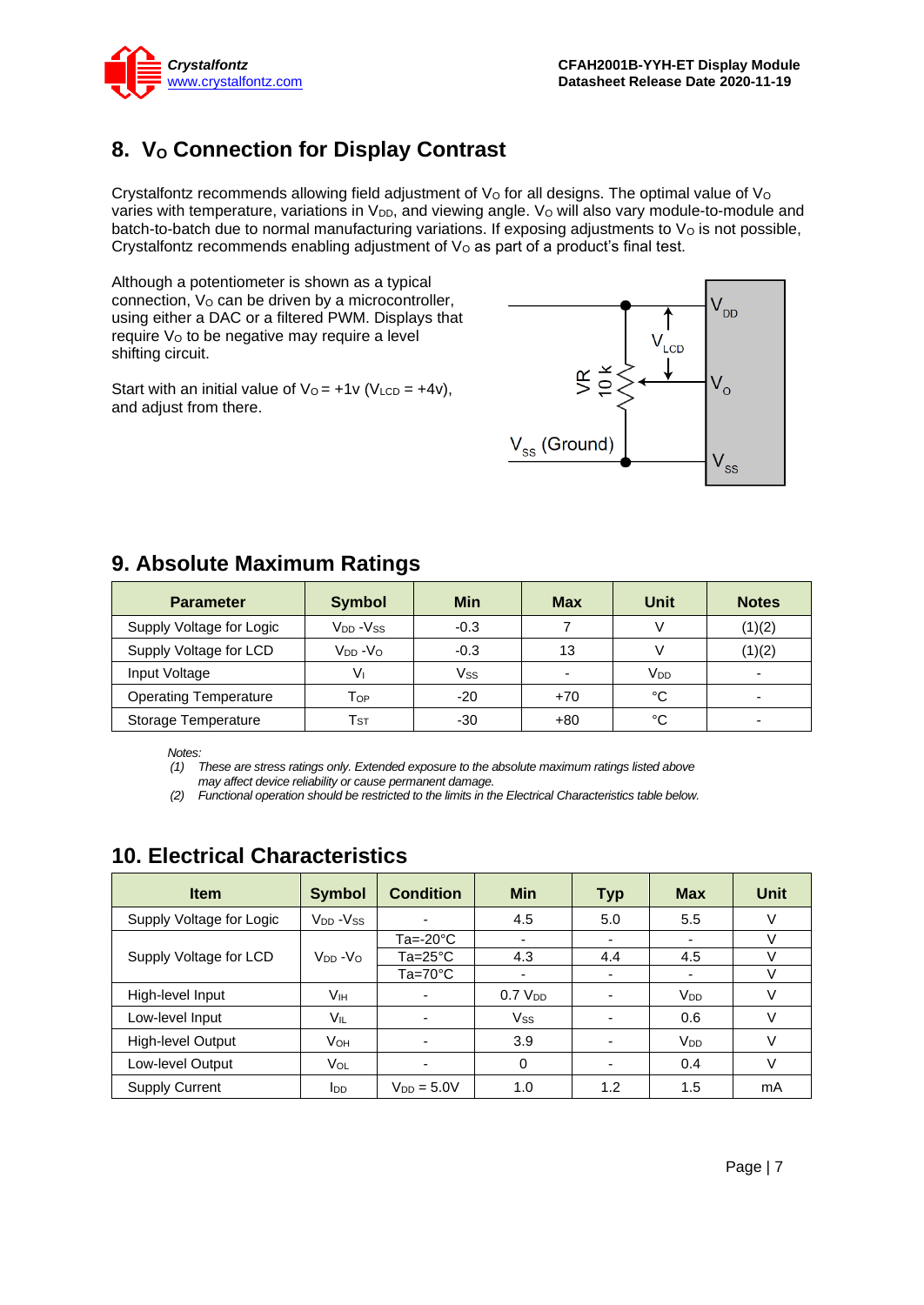

### <span id="page-7-0"></span>**11. Optical Characteristics**

| <b>Item</b>           | <b>Symbol</b> | <b>Condition</b>         | <b>Min</b> | <b>Typ</b> | <b>Max</b> | <b>Unit</b>         |
|-----------------------|---------------|--------------------------|------------|------------|------------|---------------------|
|                       |               | $CR \ge 2$               | U          |            | 20         | $\phi = 180^\circ$  |
|                       |               | $CR \ge 2$               |            |            | 40         | $\phi = 0^{\circ}$  |
| View Angle            |               | $CR \ge 2$               |            |            | 30         | $\phi = 90^{\circ}$ |
|                       |               | $CR \ge 2$               |            |            | 30         | $\phi = 270^\circ$  |
| <b>Contrast Ratio</b> | CR.           | $\overline{\phantom{0}}$ | -          | 3          |            |                     |
|                       | T rise        |                          | -          | 150        | 200        | ms                  |
| Response Time         | T fall        |                          |            | 150        | 200        | ms                  |

### <span id="page-7-1"></span>**12. Backlight Information**

| <b>Parameter</b>           | <b>Symbol</b>     | <b>Condition</b>                            | <b>Min</b>               | <b>Typ</b> | <b>Max</b> | <b>Unit</b>            | <b>Notes</b> |
|----------------------------|-------------------|---------------------------------------------|--------------------------|------------|------------|------------------------|--------------|
| <b>Supply Current</b>      | <b>ILED</b>       |                                             | 288                      | 360        | 432        | mA                     | (1)(2)       |
| <b>Supply Voltage</b>      | V                 |                                             | 4.1                      | 4.3        | 4.5        | V                      |              |
| Reverse Voltage            | $V_{R}$           | $\blacksquare$                              | $\overline{\phantom{0}}$ |            | 8          | V                      |              |
| Luminance<br>(without LCD) | $\mathsf{I} \vee$ | $l_{\text{I}}$ FD=360mA                     | 190                      | 240        |            | $\text{cd}/\text{m}^2$ |              |
| Wave Length                | $\lambda$ p       | $I_{LED} = 360mA$                           | 568                      |            | 574        | nm                     |              |
| <b>LED Lifetime</b>        | ٠                 | $l_{LED} \leq 130mA$<br>25°C, 50-<br>60% RH | ۰                        | 100K       | ۰          | Hrs.                   | (1)(2)       |
| Color                      | Yellow-green      |                                             |                          |            |            |                        |              |

*Notes:* 

*(1) Supply current minimum value is only for reference since the LED brightness efficiency keeps enhancing. Current consumption becomes less and less to achieve the same luminance.* 

*(2) Lifetime is defined as the amount of time when the luminance has decayed to <50% of the initial value (100K hours is an estimate for reference only).*

### <span id="page-7-2"></span>**13. CGROM and DDRAM Tables**

Please see **Sitronix [ST7066U LCD Controller Datasheet](https://www.crystalfontz.com/controllers/Sitronix/ST7066U)** for further reference.

#### **13.1. Display Position DDRAM Address**

The following table shows the relationship between the controller's addresses and the corresponding character location on the module

|                         |    |    | 1 2 3 4 5 6 7 8 7 |     |    |    |       | ч  | 10. |    | -17 | 13     | 14 | 15. | Ίh |      | ıx. |  |
|-------------------------|----|----|-------------------|-----|----|----|-------|----|-----|----|-----|--------|----|-----|----|------|-----|--|
| <b>DDRAM</b><br>Address | 00 | በ1 | በ2                | -03 | 04 | 05 | 06 07 | 08 | 09  | 0A | 0B  | ,   OC | 0D | 0E  | 0F | 10 I |     |  |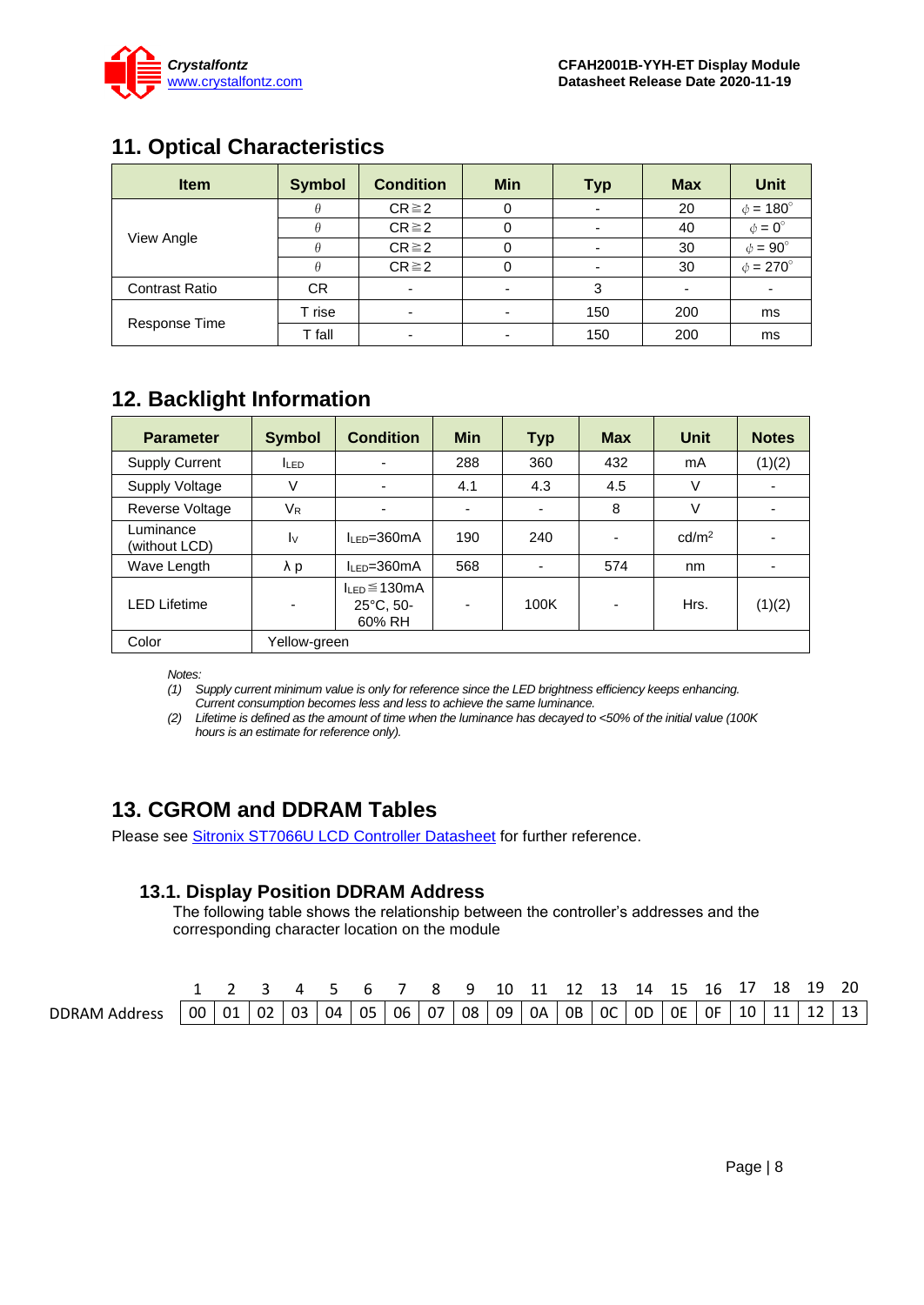

# <span id="page-8-0"></span>**14. Character Generator ROM (CGROM)**

| Upper<br>$\sqrt{4}$ bit<br>Lower<br>4 bit |                                             |         |                     |          |        |   | LLLL   LLLH   LLHL   LLHH   LHLL   LHLH   LHHL   LHHH   HLLL   HLLH   HLHL   HLHH   HHLH   HHHH   HHHH |          |   |    |                          |                                               |       |
|-------------------------------------------|---------------------------------------------|---------|---------------------|----------|--------|---|--------------------------------------------------------------------------------------------------------|----------|---|----|--------------------------|-----------------------------------------------|-------|
| <b>LLLL</b>                               | CG<br>RAM<br>(1)                            | 규.      |                     |          |        |   | π                                                                                                      |          |   |    |                          |                                               |       |
| <b>LLLH</b>                               | CG<br><b>RAM</b><br>(2)                     |         | Ī<br>$\blacksquare$ | 1        |        |   |                                                                                                        |          |   |    | $\overline{\phantom{a}}$ |                                               |       |
| <b>LLHL</b>                               | CG<br>RAM<br>(3)                            | ١.      | Π                   |          |        |   |                                                                                                        |          |   | Т. |                          |                                               |       |
| <b>LLHH</b>                               | CG<br>RAM<br>(4)                            | f!      | L.                  |          |        |   |                                                                                                        |          |   |    |                          |                                               |       |
| LHLL                                      | CG<br>RAM<br>(5)                            |         |                     |          |        |   |                                                                                                        |          |   |    |                          |                                               |       |
| LHLH                                      | CG<br>RAM<br>(6)                            | Ī       | 8                   |          |        |   |                                                                                                        |          |   |    |                          |                                               |       |
| LHHL                                      | CG<br><b>RAM</b><br>(7)                     | ٠.      |                     |          |        |   | Ē                                                                                                      |          |   | I. |                          |                                               |       |
| LHHH                                      | $\overline{\text{CG}}$<br>RAM<br>(8)        |         | Ŧ                   |          |        |   |                                                                                                        |          |   |    |                          |                                               |       |
| <b>HLLL</b>                               | $\overline{\text{CG}}$<br>RAM<br>(1)        |         |                     |          |        |   |                                                                                                        |          |   |    |                          |                                               |       |
| <b>HLLH</b>                               | CG<br><b>RAM</b><br>(2)                     |         |                     |          | .<br>I |   | Ĵ.                                                                                                     |          | ĺ |    |                          |                                               |       |
| <b>HLHL</b>                               | CG<br>RAM<br>(3)                            |         |                     | 88<br>88 | --     |   |                                                                                                        |          |   |    |                          |                                               |       |
| <b>HLHH</b>                               | CG<br><b>RAM</b><br>(4)                     |         |                     | 88       |        | m | п                                                                                                      |          |   |    |                          |                                               |       |
| <b>HHLL</b>                               | CG<br>RAM<br>(5)                            |         |                     | ■        |        |   | Ī<br>---                                                                                               |          |   |    |                          |                                               |       |
| <b>HHLH</b>                               | CG<br>$RAM \mid \cdot \cdot \mid$<br>(6)    |         |                     |          |        |   | İ<br>I                                                                                                 | ۲.<br>3. |   |    | 88                       | ֧֧֢֢֢֧֘֝֬֬ <u>֚֓</u> ֧֧֢֢֓֘׆֧<br>$\mathbf{I}$ | ,,,,, |
| <b>HHHL</b>                               | CG<br><b>RAM</b><br>(7)                     | π<br>1. | 88                  |          |        |   | Ì<br>ı                                                                                                 |          |   |    |                          |                                               |       |
| <b>HHHH</b>                               | $\mathbf{C}\mathbf{G}$<br><b>RAM</b><br>(8) | m<br>m  | a f                 |          | .      |   |                                                                                                        |          |   |    |                          |                                               | i     |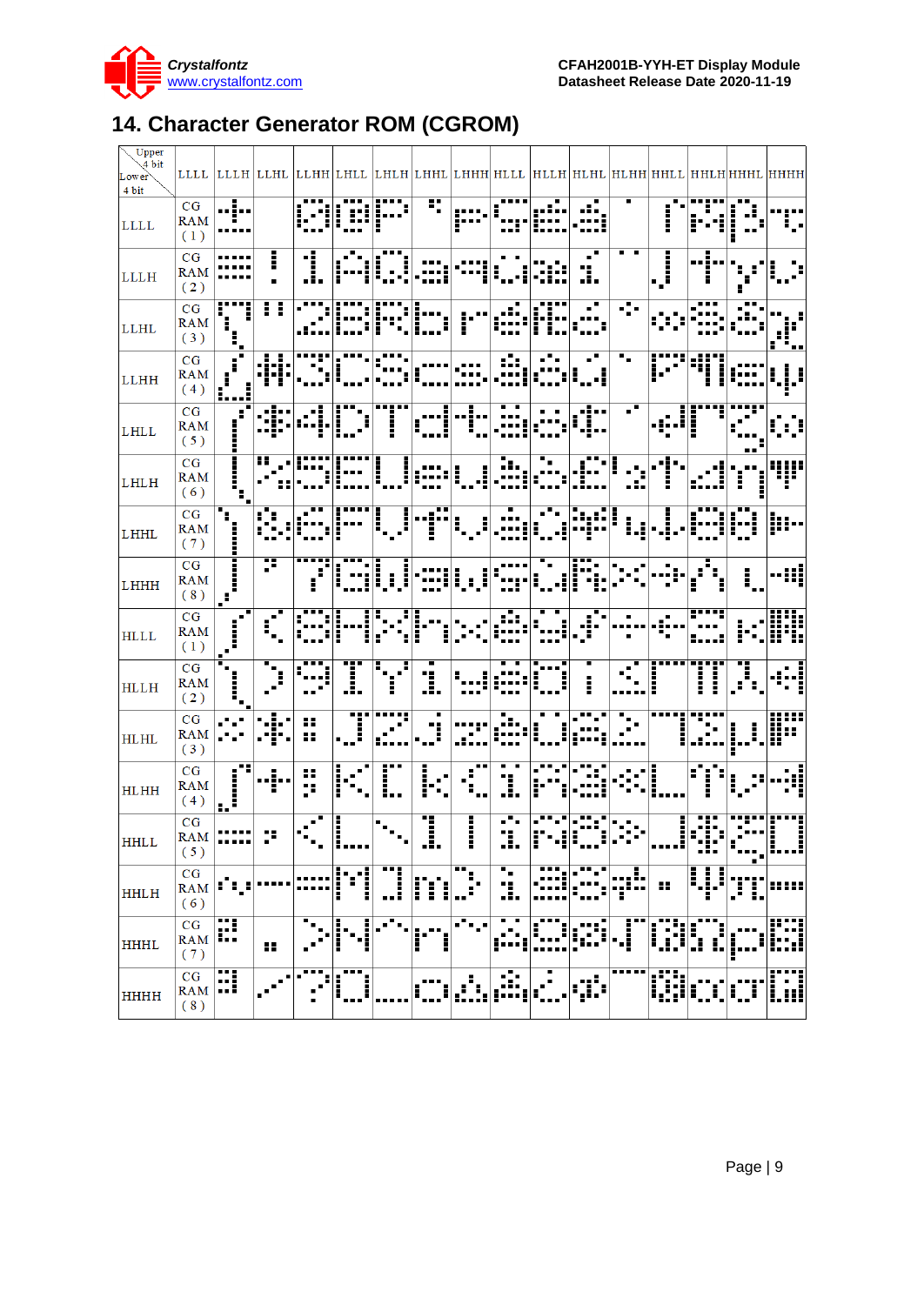

### <span id="page-9-0"></span>**15. LCD Module Precautions**

The precautions below should be followed when using LCD modules to help ensure personal safety, module performance, and compliance of environmental regulations.

#### **15.1. Modules**

- Avoid applying excessive shocks to module or making any alterations or modifications to it.
- Do not make extra holes on the printed circuit board, modify its shape or change the components of LCD display module.
- Do not disassemble the LCD display module.
- Do not operate the LCD display module above the absolute maximum rating.
- Do not drop, bend or twist the LCD display module.
- Soldering: only to the I/O terminals.
- Store in an anti-static electricity container and clean environment.
- It is common to use the "screen saver" to extend the lifetime of the LCD display module.
	- $\circ$  Do not use the fixed information for long periods of time in real application.
	- o Do not use fixed information in LCD panel for long periods of time to extend "screen burn" effect time.
- Crystalfontz has the right to change the passive components, including R3, R6 & backlight adjust resistors. (Resistors, capacitors and other passive components will have different appearance and color caused by the different supplier.)
- Crystalfontz have the right to change the PCB Rev. (In order to satisfy the supplying stability, management optimization and the best product performance, etc., under the premise of not affecting the electrical characteristics and external dimensions, Crystalfontz has the right to modify the version.).

#### **15.2. Handling Precautions**

- Since the display panel is made of glass, do not apply mechanical impacts such as dropping from a high position.
- If the display panel is accidently broken, and the internal organic substance leaks out, be careful not to inhale or touch the organic substance.
- If pressure is applied to the display surface or its neighborhood of the LCD display module, the cell structure may be damaged, so be careful not to apply pressure to these sections.
- The polarizer covering the surface of the LCD display module is soft and can be easily scratched. Please be careful when handling the LCD display module.
- Clean the surface of the polarizer covering the LCD display module if it becomes soiled using following adhesion tape.
	- o Scotch Mending Tape No. 810 or an equivalent
	- o Never breathe the soiled surface or wipe the surface using a cloth containing solvent such as ethyl alcohol, since the surface of the polarizer will become cloudy.
	- o The following liquids/solvents may spoil the polarizer:
		- Water
		- **Ketone**
		- Aromatic Solvents
- Hold the LCD display module very carefully when placing the LCD display module into the system housing.
- Do not apply excessive stress or pressure to the LCD display module. And, do not over bend the film with electrode pattern layouts. These stresses will influence the display performance. Also, be sure to secure the sufficient rigidity for the outer cases.



Page | 10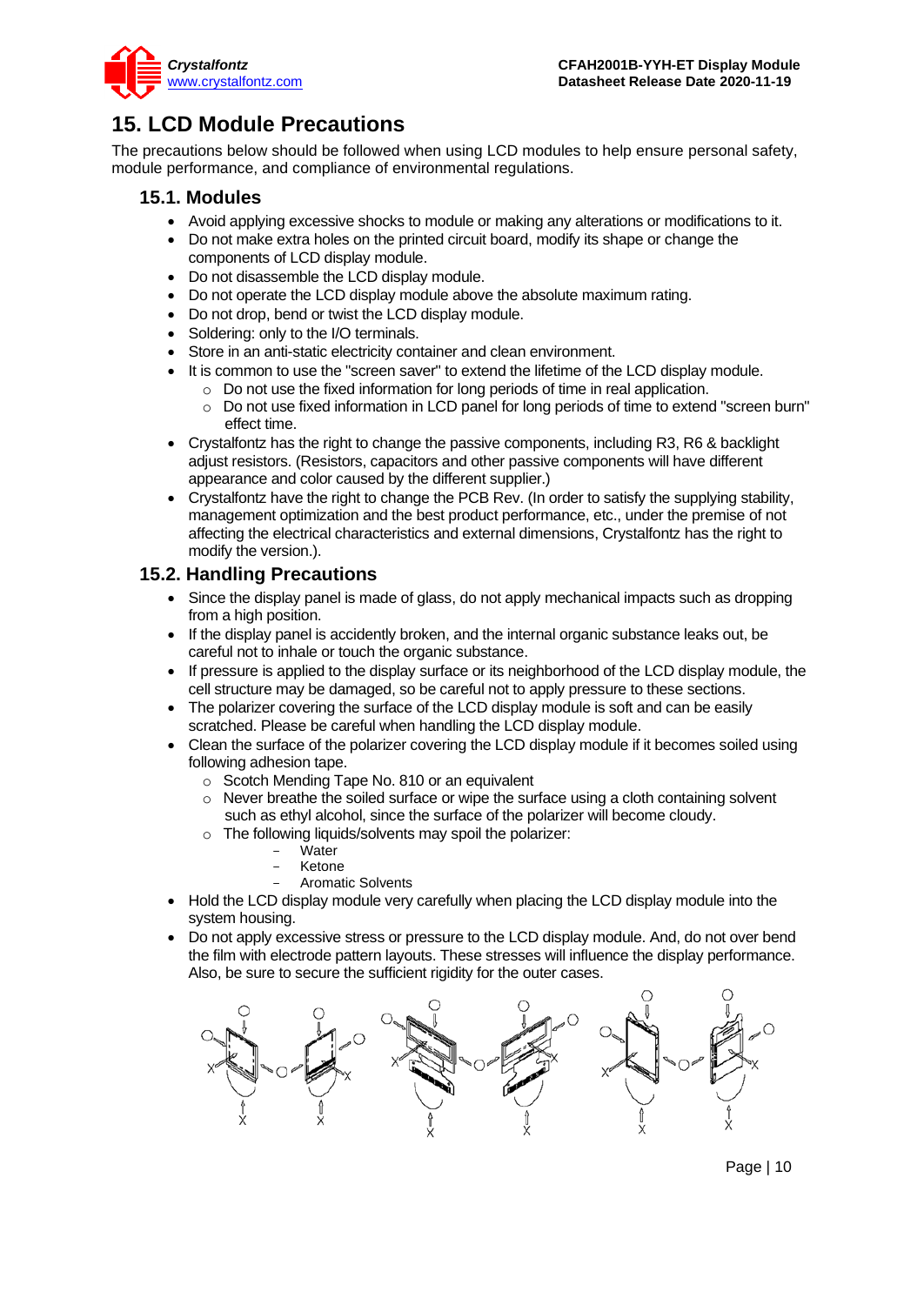

- Do not apply stress to the LSI chips and the surrounding molded sections.
- Do not disassemble or modify the LCD display module.
- Do not apply input signals while the logic power is off.
- Pay sufficient attention to the working environments when handing the LCD display module to prevent occurrence of element breakage accidents by static electricity.
	- o Be sure to make human body grounding when handling LCD display modules.
	- o Be sure to ground tools to use for assembly such as soldering irons.
	- $\circ$  To suppress generation of static electricity, avoid carrying out assembly work under dry environments.
	- $\circ$  Protective film is being applied to the surface of the display panel of the LCD display module. Be careful since static electricity may be generated when exfoliating the protective film.
- Protection film is being applied to the surface of the display panel and removes the protection film before assembling it. At this time, if the LCD display module has been stored for a long period of time, residue adhesive material of the protection film may remain on the surface of the display panel after the film has been removed. In such a case, remove the residue material by the method discussed above.
- If electric current is applied when the LCD display module is being dewed or when it is placed under high humidity environments, the electrodes may become corroded. If this happens proceed with caution when handling the LCD display module.

#### **15.3. Storage Precautions**

- When storing the LCD display modules put them in static electricity preventive bags to avoid exposure to direct sunlight and fluorescent lamps. Also avoid high temperature and high humidity environments and low temperatures (less than 0°C) environments. (We recommend you store these modules in the packaged state when they were shipped from Crystalfontz). Be careful not to let water drops adhere to the packages or bags, and do not let dew gather on them.
- If electric current is applied when water drops are adhering to the surface of the LCD display module the LCD display module may have become dewed. If a dewed LCD display module is placed under high humidity environments it may cause the electrodes to become corroded. If this happens proceed with caution when handling the LCD display module.

#### **15.4. Designing Precautions**

- The absolute maximum ratings are the ratings that cannot be exceeded for LCD display module. If these values are exceeded, panel damage may happen.
- To prevent occurrence of malfunctioning by noise pay attention to satisfy the V<sub>II</sub> and V<sub>IH</sub> specifications and, at the same time, to make the signal line cable as short as possible.
- We recommend that you install excess current preventive unit (fuses, etc.) to the power circuit  $(V_{DD})$ . (Recommend value: 0.5A)
- Pay sufficient attention to avoid occurrence of mutual noise interference with the neighboring devices.
- As for EMI, take necessary measures on the equipment side.
- When fastening the LCD display module, fasten the external plastic housing section.
- If the power supply to the LCD display module is forcibly shut down, by such errors as taking out the main battery while the LCD display panel is in operation, we cannot guarantee the quality of this LCD display module.
	- $\circ$  Connection (contact) to any other potential than the above may lead to rupture of the IC.

#### **15.5. Disposing Precautions**

• Request the qualified companies to handle the industrial wastes when disposing of the LCD display modules. Or, when burning them, be sure to observe the environmental and hygienic laws and regulations.

#### **15.6. Other Precautions**

- When an LCD display module is operated for a long period of time with a fixed pattern, the fixed pattern may remain as an after image or a slight contrast deviation may occur.
	- $\circ$  If the operation is interrupted and left unused for a while, normal state can be restored.
	- $\circ$  This will not cause a problem in the reliability of the module.